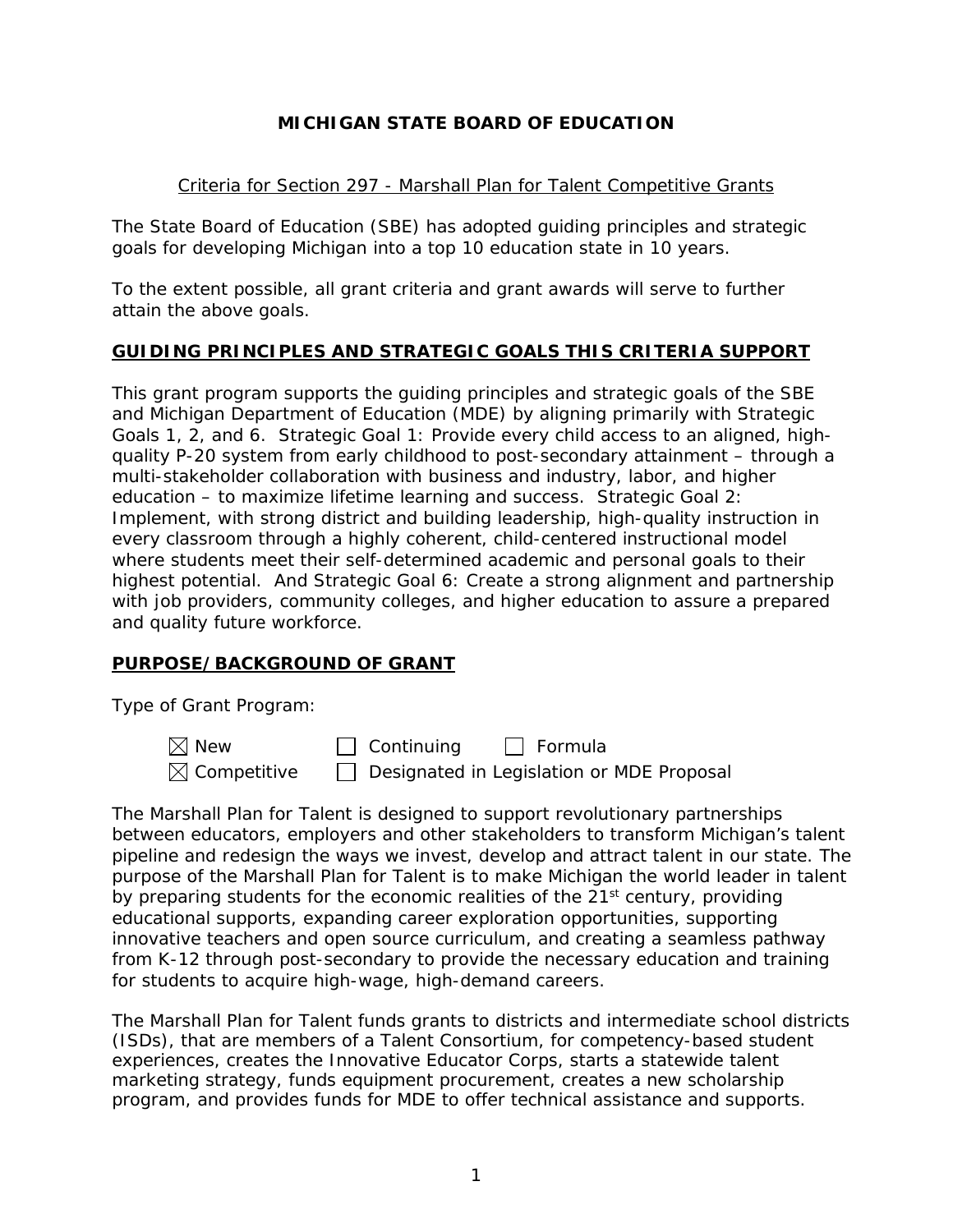MDE will administer five new competitive grants, the Department of Technology, Management, and Budget will receive funds to support critical cybersecurity training and infrastructure programs, the Department of Talent and Economic Development will launch a talent marketing campaign designed to increase the number of individuals in this state entering high-demand fields, and the Department of Treasury will manage the new Michigan Talent Pledge Scholarship Program to assist students with the cost of obtaining a qualifying degree or credential in high-demand fields.

Grants from MDE will be provided to local districts or ISDs that are members of a Talent Consortium. The local districts or ISDs will act as the fiscal agent for the Consortium. The fiscal agent will provide funds and other support to support postsecondary or other entities as outlined by the talent agreement and grant application.

A Talent Consortium consists of at least one district or ISD, employers, and other entities that enter into a Talent Agreement for the purpose of receiving funds and implementing activities in the Marshall Plan for Talent. Signed Agreements will be approved by the Department of Talent and Economic Development, and must include all the following:

(i) A description of how the members will create a seamless, competency-based education model that results in pupils acquiring high-demand skills and credentials.

(ii) A formalized process by which the talent consortium will periodically review, and update employer needs and which skills and credentials are in demand, including, but not limited to, a 2-, 5-, and 20-year talent skills projection.

(iii) A detailed plan on how curriculum and instruction will be changed to address the changing employer and talent skills needs.

(iv) If a postsecondary institution is a member of a talent consortium, how the postsecondary institution will reduce barriers as pupils' transition through phases of their education from K-12 education to postsecondary education and into the workforce.

Grant funds will be awarded to consortia, through districts and ISDs on a tiered level based on pupil membership, and by percentage of available funding for each tier.

The five grants administered by MDE are the following:

### Section 297a (2&3) - Competency-Based Instruction for High-Demand Fields

This is a competitive grant to support the expansion of K-12 education programs that focus on creating competencies and earning credentials in high-demand fields. Funds may be used for professional development, new staff, industry mentor stipends, curriculum development, to assist certified teachers in earning endorsements, and other supports. High-demand fields defined by law are professional trades, manufacturing, engineering, information technology and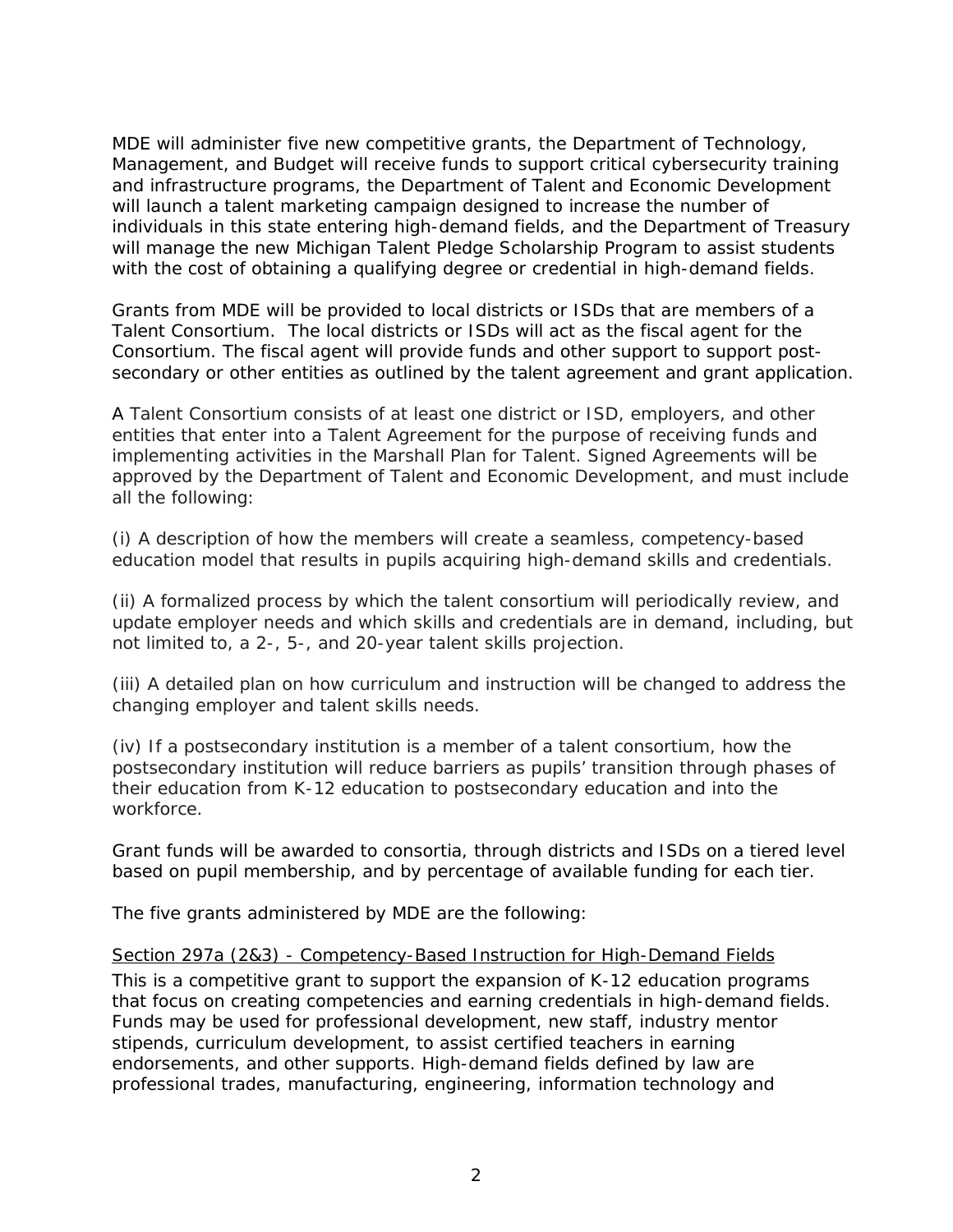computer science, machine learning and artificial intelligence, mobility, health care, and business.

Section 297a (4) – Schoolwide/Districtwide Competency-Based Learning Model This is a competitive grant to districts that seek to convert an entire school or district to a competency-based learning model.

### Section 297a (8) - Innovative Educator Corps Stipends

Funds will support the new Innovative Educator Corps for educators who possess specialized skills. MDE will review district nominations and select up to 100 educators to appoint to the Corps. Funds may be used to provide stipends to Corps members if there is sufficient funding.

### Section 297b - Talent Equipment Program

This is a competitive grant for purchasing or leasing equipment for use in educational programs for emerging and high-demand fields. The program requires 25% matching funds from grantees.

Section 297d - Michigan Career Development Navigator Program This program includes competitive grants to hire additional staff for increasing the number of college and career ready pupils with an emphasis on increasing the number of citizens working in high-demand fields.

# **CRITERIA**

| Date criteria were last approved:                                  | N/A                                                                                   |
|--------------------------------------------------------------------|---------------------------------------------------------------------------------------|
| Source of Criteria:                                                |                                                                                       |
| Sederal Law, Rules or Regulation<br>$\boxtimes$ State Law or Rules | $\Box$ Proposed by Staff<br>Defined in MDE's Approved<br>Grant Proposal to the Funder |

The main criteria upon which grantees will be selected are the following:

### Section 297a (2&3) - Competency-Based Instruction for High-Demand Fields

On behalf of Consortia, eligible districts and ISDs apply for this competitive grant to expand or create pupil experiences that result in competencies or credentials, or both, in high-demand fields, and must:

- Commit to adopt the principles of a competency-based instructional model.
- Use grant funds for legislatively designated purposes, including stipends for industry members to assist with teaching, testing or project fees, professional development, hiring of full-time staff, creation of new open source curriculum, and/or to assist certificated teachers to earn new endorsements through an approved teacher preparation program.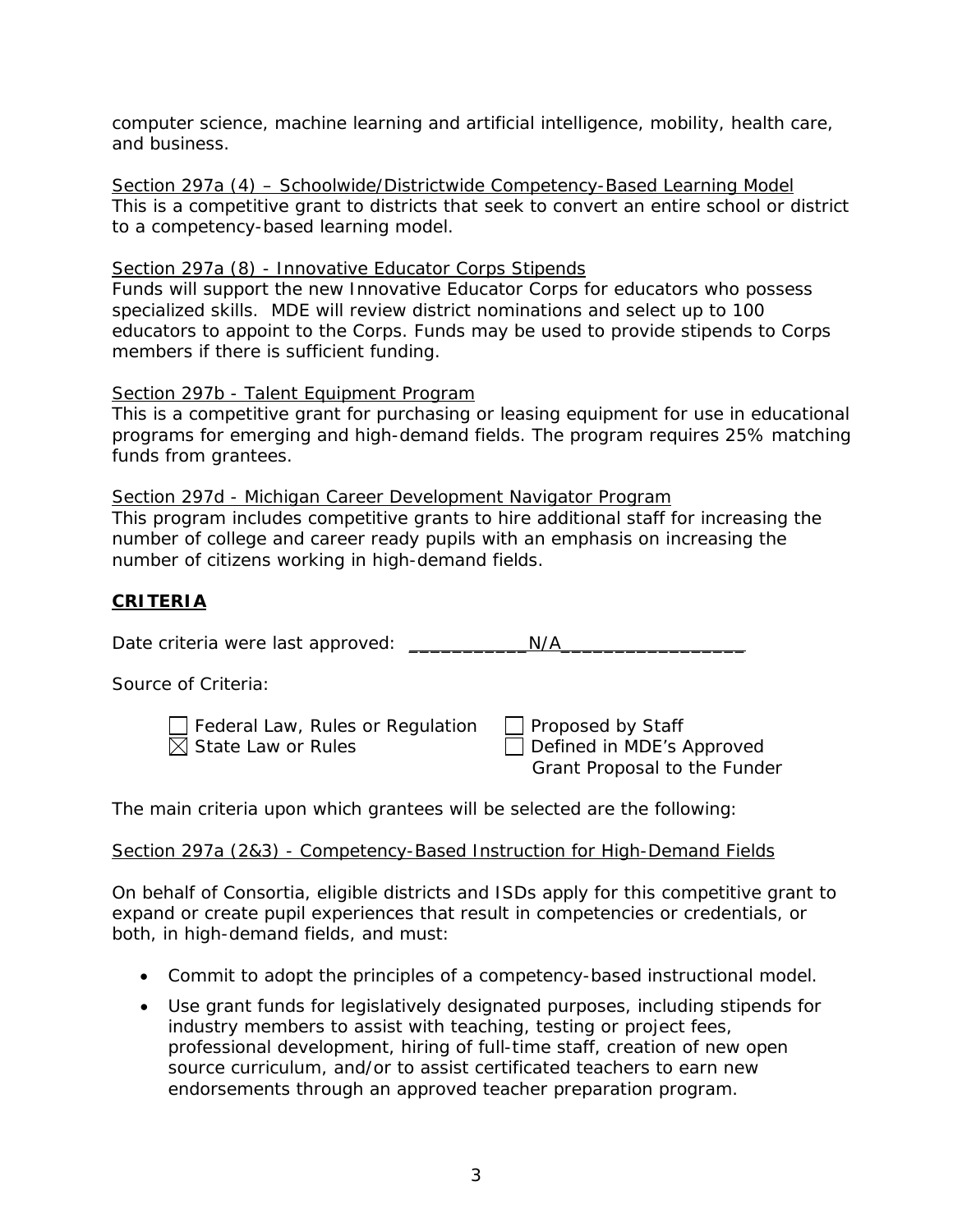# Section 297a (4) – Schoolwide/Districtwide Competency-Based Learning Model

Eligible districts may apply for this competitive grant to convert an entire school or district to a competency-based learning model, when including all the following:

- An educational model that allows the use of multiple and innovative methods to determine pupils' achievement of grade-level competencies and credit under the Michigan Merit Curriculum.
- Open Source curriculum that allows for a majority of instructional time to be spent on pupil-driven projects that target academic skills and assist pupils in achieving 21st century skills such as leadership, teamwork, problem solving, and communication.
- An innovative partnership with employers or institutes of higher education, or both, to provide contextualized learning opportunities that emphasize attainment of competencies that include application and creation of knowledge, along with the development of work-ready skills.
- A plan for the transition away from a grade-level system of pupil promotion to a competency-based system of pupil promotion. This plan must include messaging to parents describing the benefits of, and steps taken to implement, a competency-based instructional model.
- A plan for a scope and timeline of professional development for school instructional and administrative staff.
- A commitment to maintain participation in statewide assessment and accountability systems for pupils being served by funded programs.
- A description of how the applicant will be an ambassador for competencybased learning, including a commitment to mentor other districts that wish to convert to a competency-based instructional model.

# Section 297a (8) - Innovative Educator Corps Stipends

MDE will select up to 100 educators for membership in the Innovative Educator Corps, based on the following:

- Educators nominated by districts to their ISDs who have demonstrated pupil academic achievement in an innovative program or high-demand field.
- Recommendations from educator peers, pupils, administrators, parents and local community partners.
- Successful implementation of innovative instruction methodology.
- Demonstration of passion, energy, and professionalism for teaching.
- Preference for educators with demonstrated community, higher education, or business partnerships or who utilize a competency-based instructional model, utilize a project-based instructional model, have had success in the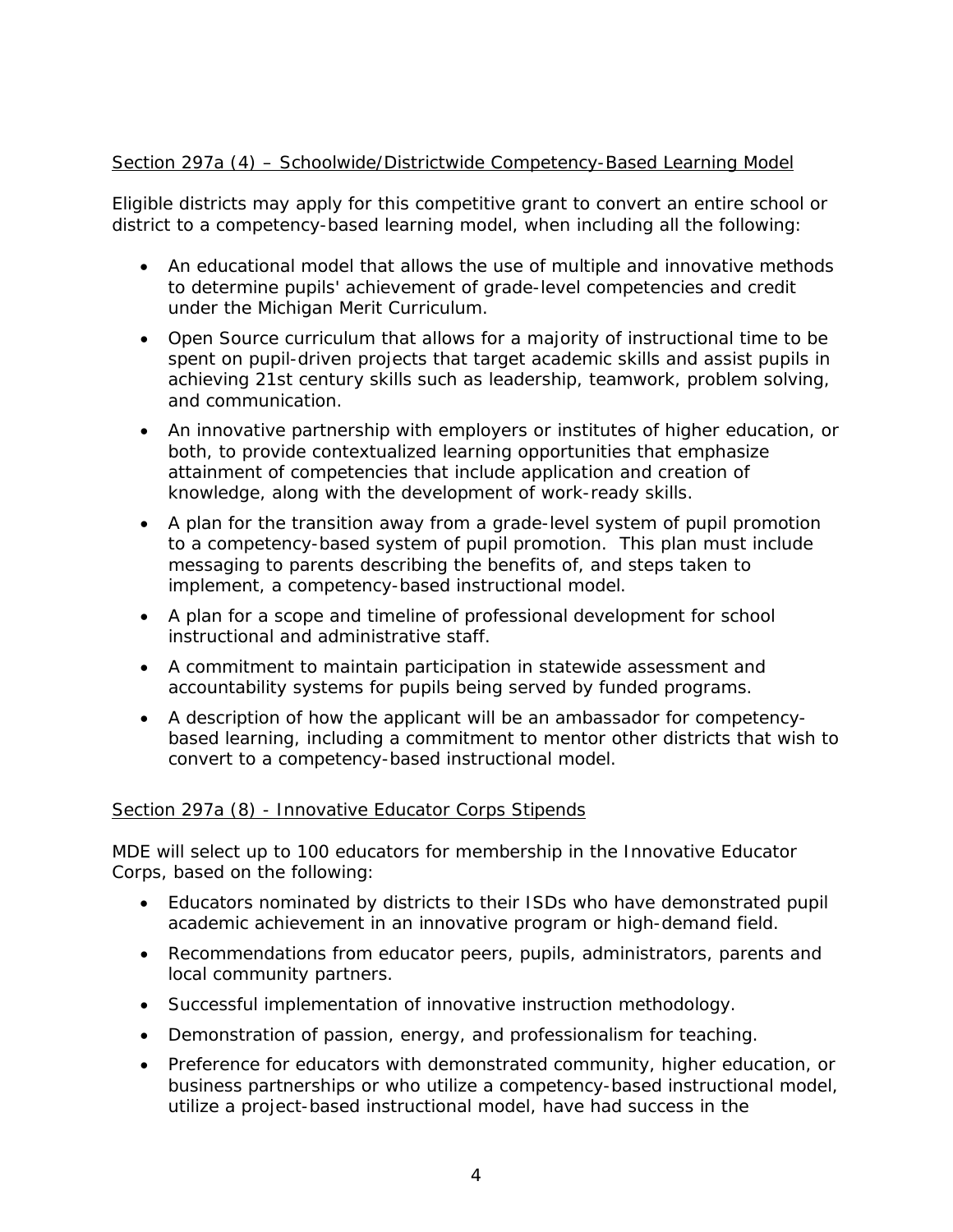turnaround of a low-performing school, or have had success in a balanced or year-round calendar.

• If sufficient funding is available, MDE will provide a stipend to each of the educators in the Corps, based on amounts described in legislation.

## Section 297b - Talent Equipment Program

On behalf of Consortia, eligible districts and ISDs may apply for this competitive grant, to be selected based on all the following:

- Use grant funds to purchase or lease equipment for use in educational programs that build a more qualified and skilled workforce in emerging and high-demand fields and result in competencies or credentials in those fields.
- Commit to matching or in-kind funds of at least 25% of the amount of the grant award.
- Alignment of the proposed capital infrastructure initiative with the talent agreement made between the members of the talent consortium under the requirements described in legislation.
- Results of the educational programs will provide increased career opportunities for pupils and adult learners in high-demand fields.

### Section 297d - Michigan Career Development Navigator Program

On behalf of Consortia, eligible districts and ISDs may apply for this competitive grant, and must:

- Use grant funds to hire additional staff for career counseling activities that support the Michigan Career Development Navigator Program.
- Commit to retain new positions for at least 2 years after the end of the grant period.
- Not use grant funds to supplant existing counseling services.

# **ELIGIBLE APPLICANTS AND TARGET POPULATION SERVED**

Eligible applicants are Talent Consortiums with approved Talent Agreements. Local districts and ISDs that are members of the consortium will apply on the consortium's behalf.

The target population are students and educators interested and involved in developing talent for emerging and high-demand fields.